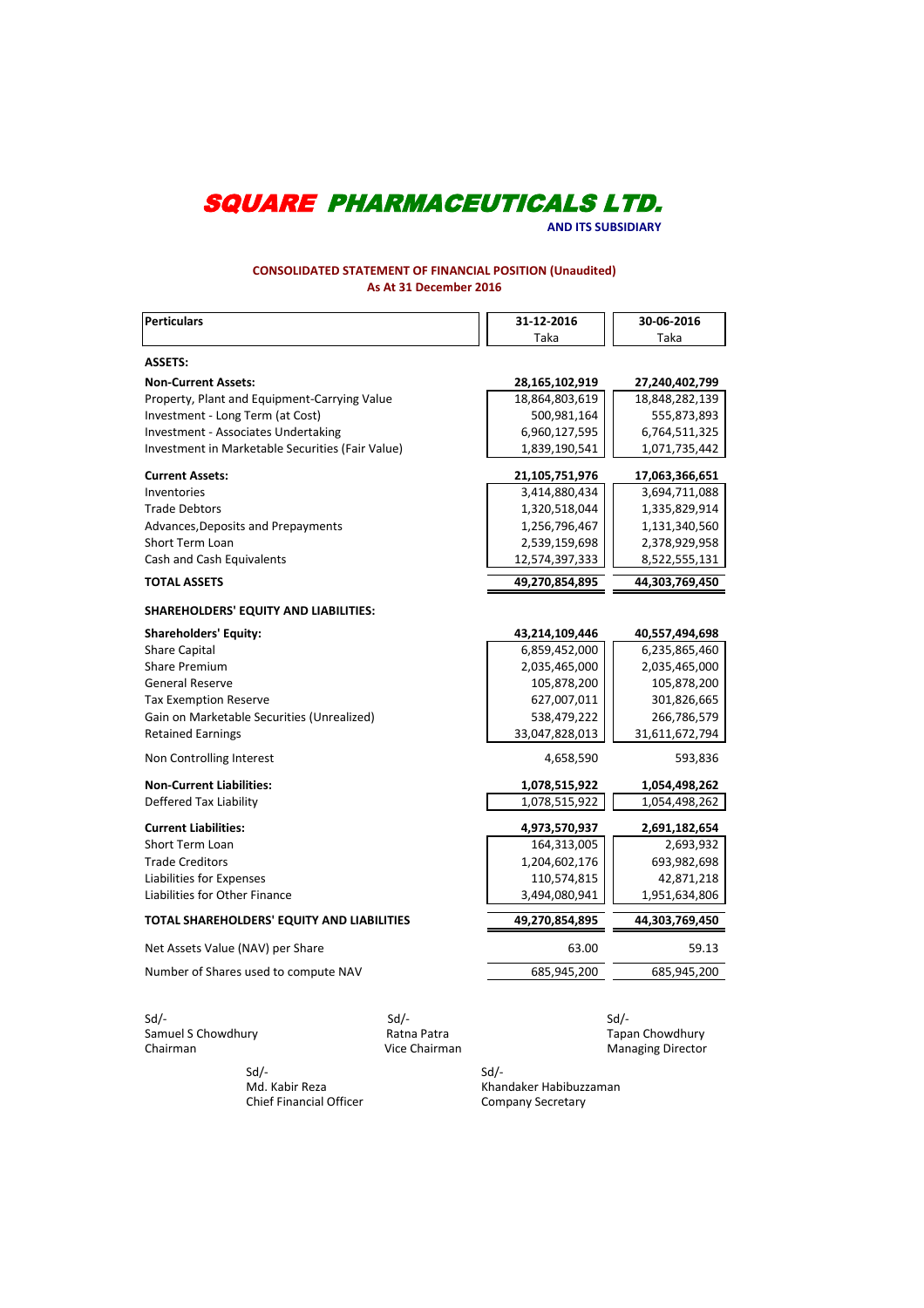**AND ITS SUBSIDIARY**

#### **CONSOLIDATED STATEMENT OF PROFIT OR LOSS AND OTHER COMPREHENSIVE INCOME (Unaudited) For the 2nd Quarter Ended 31 December 2016**

| <b>Particulars</b>                                | <b>Six Months Results</b> |                    | <b>2nd Quarter Results</b> |                         |  |
|---------------------------------------------------|---------------------------|--------------------|----------------------------|-------------------------|--|
|                                                   | July-December             | July-December      | October-December           | <b>October-December</b> |  |
|                                                   | 2016                      | 2015               | 2016                       | 2015                    |  |
|                                                   | Taka                      | Taka               | Taka                       | Taka                    |  |
|                                                   |                           |                    |                            |                         |  |
| <b>GROSS TURNOVER</b>                             | 19,901,081,303            | 18,222,330,758     | 10,083,328,398             | 8,856,975,638           |  |
| Less: Value Added Tax                             | 2,768,435,771             | 2,549,539,330      | 1,383,497,252              | 1,242,837,962           |  |
| <b>NET TURNOVER</b>                               | 17,132,645,532            | 15,672,791,428     | 8,699,831,146              | 7,614,137,676           |  |
| Cost of Goods Sold                                | (8,524,056,028)           | (7,826,439,714)    | (4, 257, 234, 414)         | (3,716,691,983)         |  |
| <b>GROSS PROFIT</b>                               | 8,608,589,504             | 7,846,351,714      | 4,442,596,732              | 3,897,445,693           |  |
| <b>OPERATING EXPENSES:</b>                        | (2,865,945,831)           | (2,802,387,966)    | (1,507,078,783)            | (1,362,701,681)         |  |
| Selling & Distribution Expenses                   | (2,447,622,616)           | (2, 267, 683, 869) | (1, 287, 867, 437)         | (1,042,588,319)         |  |
| <b>Administrative Expenses</b>                    | (418, 174, 627)           | (529, 591, 489)    | (219,068,902)              | (319, 962, 186)         |  |
| <b>Finance Cost</b>                               | (148, 588)                | (5, 112, 608)      | (142, 444)                 | (151, 176)              |  |
| <b>PROFIT FROM OPERATIONS</b>                     | 5,742,643,673             | 5,043,963,748      | 2,935,517,949              | 2,534,744,012           |  |
| Other Income                                      | 438,222,054               | 271,225,304        | 221,425,354                | 156,144,364             |  |
| PROFIT BEFORE WPPF                                | 6,180,865,727             | 5,315,189,052      | 3,156,943,303              | 2,690,888,376           |  |
| <b>Allocation for WPPF</b>                        | (303, 302, 675)           | (252, 169, 362)    | (159, 306, 369)            | (128,077,519)           |  |
| PROFIT BEFORE TAX                                 | 5,877,563,052             | 5,063,019,690      | 2,997,636,934              | 2,562,810,857           |  |
| Income Tax Expenses-Current                       | (1,354,319,063)           | (1, 155, 358, 337) | (732, 446, 055)            | (526, 522, 486)         |  |
| Income Tax Expenses-Deferred                      | (24,017,660)              | (61,006,509)       | 13,061,589                 | (31, 634, 266)          |  |
| PROFIT AFTER TAX                                  | 4,499,226,329             | 3,846,654,844      | 2,278,252,468              | 2,004,654,105           |  |
| Profit/(Loss) from Associates Undertaking         | 384,106,714               | 339,010,482        | 179,782,499                | 197,647,336             |  |
| <b>PROFIT FOR THE PERIOD</b>                      | 4,883,333,043             | 4,185,665,326      | 2,458,034,967              | 2,202,301,441           |  |
| Other Comprehensive Income:                       |                           |                    |                            |                         |  |
| Gain/(Loss) on Marketable Securities (Unrealized) | 271,692,643               | 18,295,236         | 119,203,417                | (29, 521, 511)          |  |
| TOTAL COMPREHENSIVE INCOME FOR THE PERIOD         | 5,155,025,686             | 4,203,960,562      | 2,577,238,384              | 2,172,779,930           |  |
| <b>Profit Attibutable to:</b>                     |                           |                    |                            |                         |  |
| Owners of the Company                             | 4,879,268,289             | 4,184,896,312      | 2,455,119,679              | 2,201,588,603           |  |
| Non Controlling Interest                          | 4,064,754                 | 769,014            | 2,915,288                  | 712,838                 |  |
|                                                   | 4,883,333,043             | 4,185,665,326      | 2,458,034,967              | 2,202,301,441           |  |
| Total Comprehensive Income Attributable to:       |                           |                    |                            |                         |  |
| Owners of the Company                             | 5,150,960,932             | 4,203,191,548      | 2,574,323,096              | 2,172,067,092           |  |
| Non Controlling Interest                          | 4,064,754                 | 769,014            | 2,915,288                  | 712,838                 |  |
|                                                   | 5,155,025,686             | 4,203,960,562      | 2,577,238,384              | 2,172,779,930           |  |
| Earnings Per Share (EPS)                          | 7.11                      | 6.10               | 3.58                       | 3.21                    |  |
| Number of Shares used to compute EPS              | 685,945,200               | 685,945,200        | 685,945,200                | 685,945,200             |  |
|                                                   |                           |                    |                            |                         |  |

Sd/- Sd/- Sd/- Samuel S. Chowdhury **Ratna Patra Tapan Chowdhury Ratna Patra** Tapan Chowdhury Ratna Patra Tapan Chowdhury

**Chairman** Managing Director Chairman Chairman Managing Director

 $Sd$ - $Sd$ -Chief Financial Officer

Md. Kabir Reza Khandaker Habibuzzaman<br>
Chief Financial Officer Chief Entertainment Company Secretary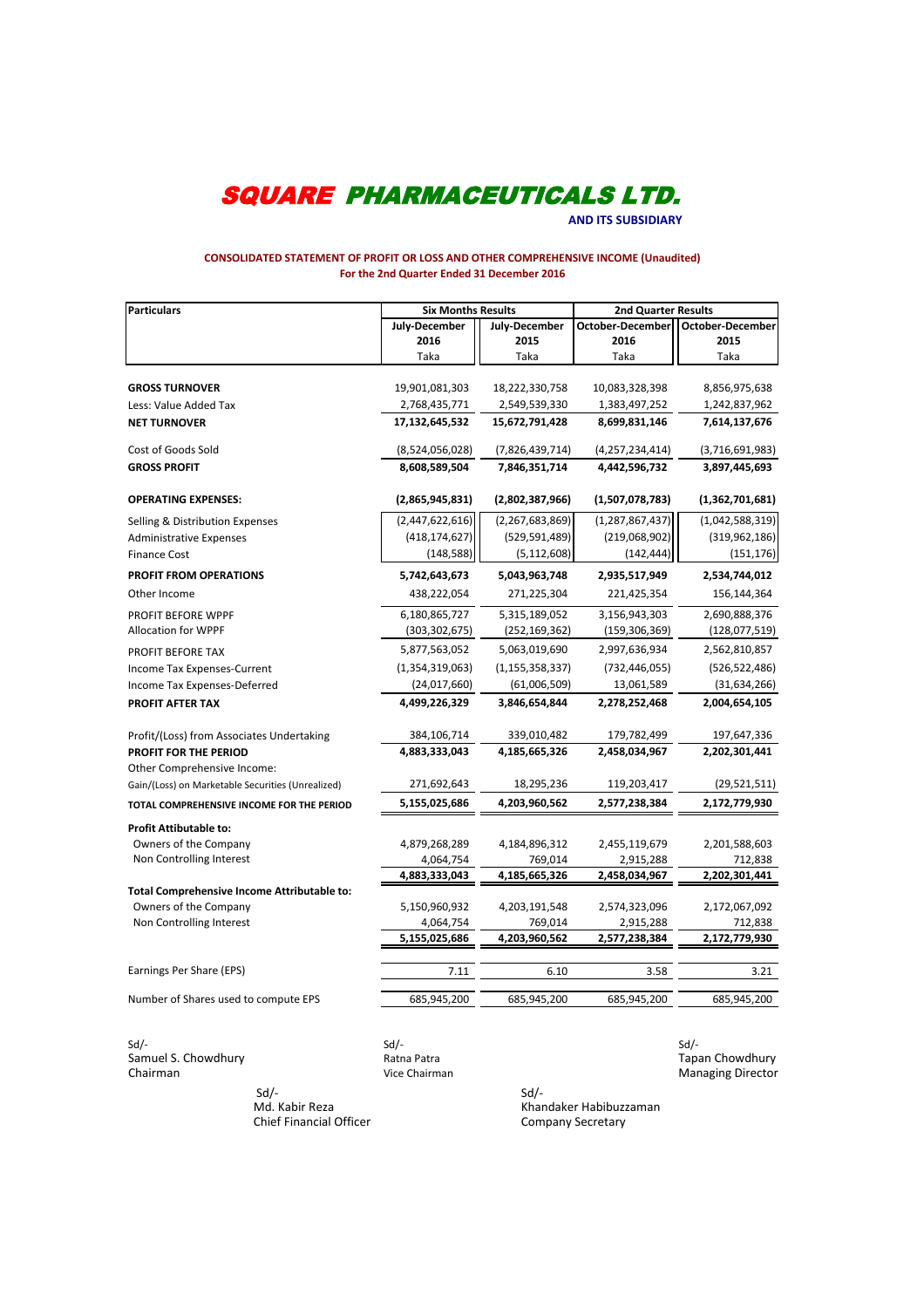**AND ITS SUBSIDIARY**

### **CONSOLIDATED STATEMENT OF CHANGES IN EQUITY (Unaudited) For the 2nd Quarter Ended 31 December 2016**

| <b>Particulars</b>                        | Share         | Share          | General     | Tax              | Gain/(Loss)   | Retained        | Non         | Total           |
|-------------------------------------------|---------------|----------------|-------------|------------------|---------------|-----------------|-------------|-----------------|
|                                           | Capital       | <b>Premium</b> | Reserve     | <b>Exemption</b> | on Marketable | <b>Earnings</b> | Controlling |                 |
|                                           |               |                |             | Reserve          | Securities    |                 | Interest    |                 |
|                                           |               |                |             |                  | (Unrealized)  |                 |             |                 |
|                                           | Taka          | Taka           | Taka        | Taka             | Taka          | Taka            | Taka        | Taka            |
|                                           |               |                |             |                  |               |                 |             |                 |
| At 30 June 2016                           | 6,235,865,460 | 2,035,465,000  | 105,878,200 | 301,826,665      | 266,786,579   | 31,611,672,794  | 593,836     | 40,558,088,534  |
|                                           |               |                |             |                  |               |                 |             |                 |
| Total Comprehensive Income (Jul-Dec'2016) |               |                |             |                  | 271,692,643   | 4,879,268,289   | 4,064,754   | 5,155,025,686   |
|                                           |               |                |             |                  |               |                 |             |                 |
| Transfer to Tax Exe, ption Reserve        |               |                |             | 325,180,346      |               | (325, 180, 346) |             |                 |
|                                           |               |                |             |                  |               |                 |             |                 |
| Cash Dividend (2015-2016)                 |               |                |             |                  |               | (2,494,346,184) |             | (2,494,346,184) |
|                                           |               |                |             |                  |               |                 |             |                 |
| Stock Dividend (2015-2016)                | 623,586,540   |                |             |                  |               | (623, 586, 540) |             |                 |
|                                           |               |                |             |                  |               |                 |             |                 |
| At 31 December 2016                       | 6,859,452,000 | 2,035,465,000  | 105,878,200 | 627,007,011      | 538,479,222   | 33,047,828,013  | 4,658,590   | 43,218,768,036  |
| At 31 December 2015                       | 6,235,865,460 | 2,035,465,000  | 105,878,200 | 87,437,586       | 288,251,329   | 26,701,589,945  | (1,014,082) | 35,453,473,438  |

Sd/- Sd/- Sd/- Samuel S. Chowdhury **Ratna Patra Tapan Chowdhury Ratna Patra** Tapan Chowdhury Ratna Patra Tapan Chowdhury Ratna Patra Tapan Chowdhury Chairman **Managing Director** Chairman Chairman Chairman Managing Director Managing Director

Sd/-<br>Md. Kabir Reza Chief Financial Officer

Sd/-<br>Khandaker Habibuzzaman<br>Company Secretary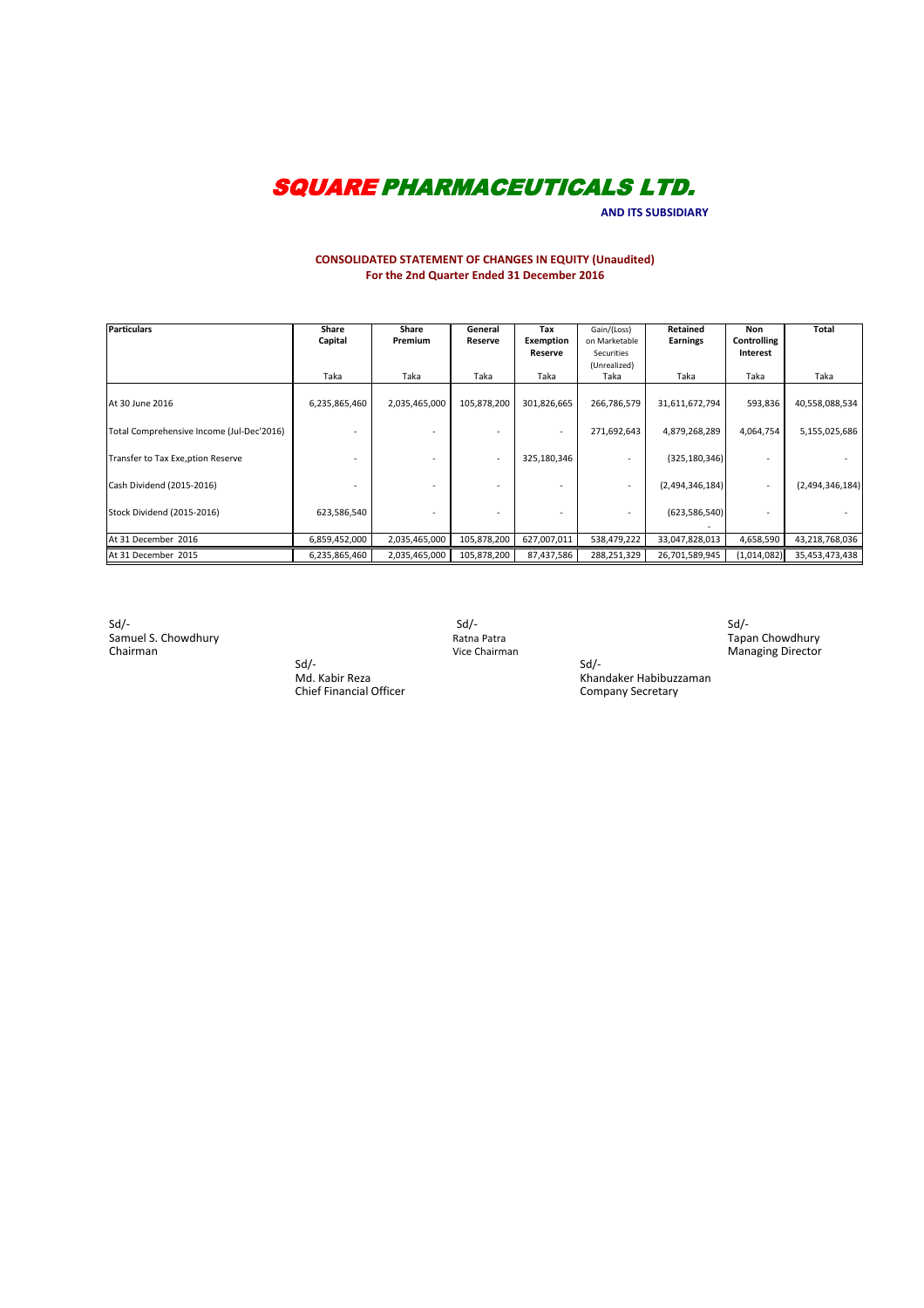**AND ITS SUBSIDIARY**

**CONSOLIDATED STATEMENT OF CASH FLOWS (Unaudited) For the 2nd Quarter Ended 31 December 2016**

| <b>Perticulars</b>                           | <b>2nd Quarter Ended</b><br>31 December 2016 | <b>2nd Quarter Ended</b><br>31 December 2015 |
|----------------------------------------------|----------------------------------------------|----------------------------------------------|
|                                              | Taka                                         | Taka                                         |
| <b>Cash Flows From Operating Activities:</b> |                                              |                                              |
| <b>RECEIPTS:</b>                             |                                              |                                              |
| <b>Collections from Sales</b>                | 19,968,862,411                               | 18,344,628,814                               |
| Others                                       | 146,292,108                                  | 68,759,749                                   |
|                                              | 20,115,154,519                               | 18,413,388,563                               |
| <b>PAYMENTS:</b>                             |                                              |                                              |
| Purchase of Raw and Packing Materials        | 5,100,928,495                                | 5,257,432,621                                |
| Manufacturing and Operating Expenses         | 4,687,737,474                                | 3,440,389,511                                |
| Value Added Tax                              | 2,768,435,771                                | 2,549,539,330                                |
| <b>Finance Cost</b>                          | 148,588                                      | 5,112,608                                    |
| <b>Income Tax</b>                            | 1,125,292,480                                | 874,732,919                                  |
| Workers Profit Participation Fund            | 576,993,416                                  | 159,809,136                                  |
| <b>Others</b>                                |                                              | 3,066,309                                    |
|                                              | 14,259,536,224                               | 12,290,082,434                               |
| Net cash provided by operating activities    | 5,855,618,295                                | 6,123,306,129                                |
| <b>Cash Flows From Investing Activities:</b> |                                              |                                              |
| <b>Purchase of Fixed Assets</b>              | (972, 843, 279)                              | (1, 185, 988, 950)                           |
| Capital Work-in-Progress                     |                                              | (142, 413, 943)                              |
| Disposal of Assets                           | 794,060                                      |                                              |
| Investment                                   | (440, 869, 726)                              | (30, 365, 939)                               |
| Short Term Loan                              | 1,389,333                                    | (10, 211, 329)                               |
| Gain on Sale of Marketable Securities        | 9,934,486                                    | 6,109,084                                    |
| <b>Interest Received</b>                     | 332,859,866                                  | 186,058,561                                  |
| <b>Dividend Received</b>                     | 205,549,668                                  | 10,297,910                                   |
| Net cash used in investing activities        | (863, 185, 592)                              | (1, 166, 514, 606)                           |
| <b>Cash Flows From Financing Activities:</b> |                                              |                                              |
| Long Term Loan Repaid                        |                                              | (309, 810, 998)                              |
| Short Term Bank Loan Decrease                |                                              | (2, 297, 884)                                |
| Dividend Paid                                | (940, 590, 501)                              | (1,662,897,456)                              |
| Net cash used in financing activities        | (940, 590, 501)                              | (1,975,006,338)                              |
| Increase in Cash and Cash Equivalents        | 4,051,842,202                                | 2,981,785,185                                |
| Cash and Cash Equivalents at the Opening     | 8,522,555,131                                | 4,523,522,906                                |
| Cash and Cash Equivalents at the Closing     | 12,574,397,333                               | 7,505,308,091                                |
|                                              |                                              |                                              |
| Net Operating Cash Flow per Share (NOCF)     | 8.54                                         | 8.93                                         |
| Number of Shares used to compute NOCF        | 685,945,200                                  | 685,945,200                                  |
|                                              |                                              |                                              |

Sd/- Sd/- Sd/- Samuel S. Chowdhury **Ratna Patra Chairman** Chairman Chairman Chowdhury Ratna Patra Chairman Chow Ratna Chow Chow

Tapan Chowdhury<br>Managing Director

 $Sd$ - $Sd$ -Chief Financial Officer Company Secretary

Sd/-<br>Khandaker Habibuzzaman<br>Company Secretary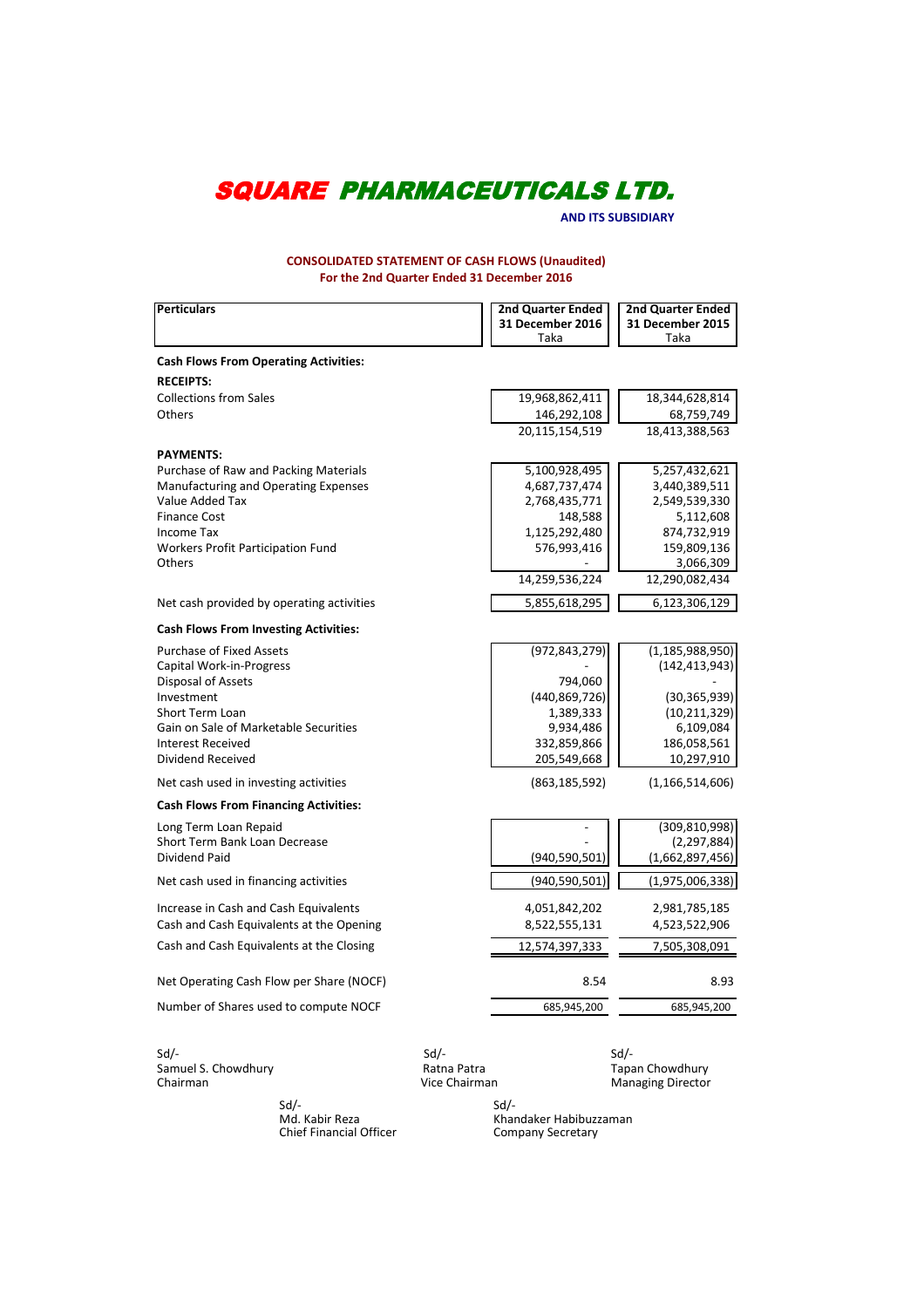### **STATEMENT OF FINANCIAL POSITION (Unaudited) As At 31 December 2016**

| <b>Particulars</b>                               |             | 31-12-2016     | 30-06-2016      |
|--------------------------------------------------|-------------|----------------|-----------------|
|                                                  |             | Taka           | Taka            |
|                                                  |             |                |                 |
| <b>ASSETS:</b>                                   |             |                |                 |
| <b>Non-Current Assets:</b>                       |             | 22,777,394,069 | 22,121,390,658  |
| Property, Plant and Equipment-Carrying Value     |             | 16,301,614,970 | 16,269,701,528  |
| Investment - Long Term (at Cost)                 |             | 4,725,060,958  | 4,779,953,688   |
| Investment in Marketable Securities (Fair Value) |             | 1,750,718,141  | 1,071,735,442   |
| <b>Current Assets:</b>                           |             | 20,466,755,381 | 17,053,294,946  |
| Inventories                                      |             | 2,900,936,418  | 2,947,663,942   |
| <b>Trade Debtors</b>                             |             | 1,311,104,417  | 1,329,754,444   |
| Advances, Deposits and Prepayments               |             | 1,211,394,654  | 1,050,060,488   |
| Short Term Loan                                  |             | 2,539,159,698  | 3,280,174,547   |
| Cash and Cash Equivalents                        |             | 12,504,160,194 | 8,445,641,525   |
| <b>TOTAL ASSETS</b>                              |             | 43,244,149,450 | 39,174,685,604  |
|                                                  |             |                |                 |
| SHAREHOLDERS' EQUITY AND LIABILITIES:            |             |                |                 |
| <b>Shareholders' Equity:</b>                     |             | 37,240,693,416 | 35,597,063,091  |
| <b>Share Capital</b>                             |             | 6,859,452,000  | 6,235,865,460   |
| Share Premium                                    |             | 2,035,465,000  | 2,035,465,000   |
| <b>General Reserve</b>                           |             | 105,878,200    | 105,878,200     |
| Gain on Marketable Securities (Unrealized)       |             | 529,997,179    | 266,786,579     |
| <b>Retained Earnings</b>                         |             | 27,709,901,037 | 26,953,067,852  |
| <b>Non-Current Liabilities:</b>                  |             | 1,013,391,326  | 995,800,939     |
| Deffered Tax Liability                           |             | 1,013,391,326  | 995,800,939     |
|                                                  |             |                |                 |
| <b>Current Liabilities:</b>                      |             | 4,990,064,708  | 2,581,821,574   |
| <b>Short Term Loan</b>                           |             | 519,785,525    | 2,693,932       |
| <b>Trade Creditors</b>                           |             | 1,100,019,578  | 648,412,068     |
| Liabilities for Expenses                         |             | 110,517,208    | 42,789,106      |
| Liabilities for Other Finance                    |             | 3,259,742,397  | 1,887,926,468   |
| TOTAL SHAREHOLDERS' EQUITY AND LIABILITIES       |             | 43,244,149,450 | 39,174,685,604  |
|                                                  |             |                |                 |
| Net Assets Value per Share (NAV)                 |             | 54.29          | 51.89           |
| Number of Shares used to compute NAV             |             | 685,945,200    | 685,945,200     |
|                                                  |             |                |                 |
| $Sd$ -                                           | $Sd$ -      |                | $Sd$ /-         |
| Samuel S Chowdhury                               | Ratna Patra |                | Tapan Chowdhury |

Chairman **Managing Director** Chairman Chairman Managing Director

 $Sd$ - $Sd$ -Chief Financial Officer

Md. Kabir Reza Khandaker Habibuzzaman<br>
Chief Financial Officer Company Secretary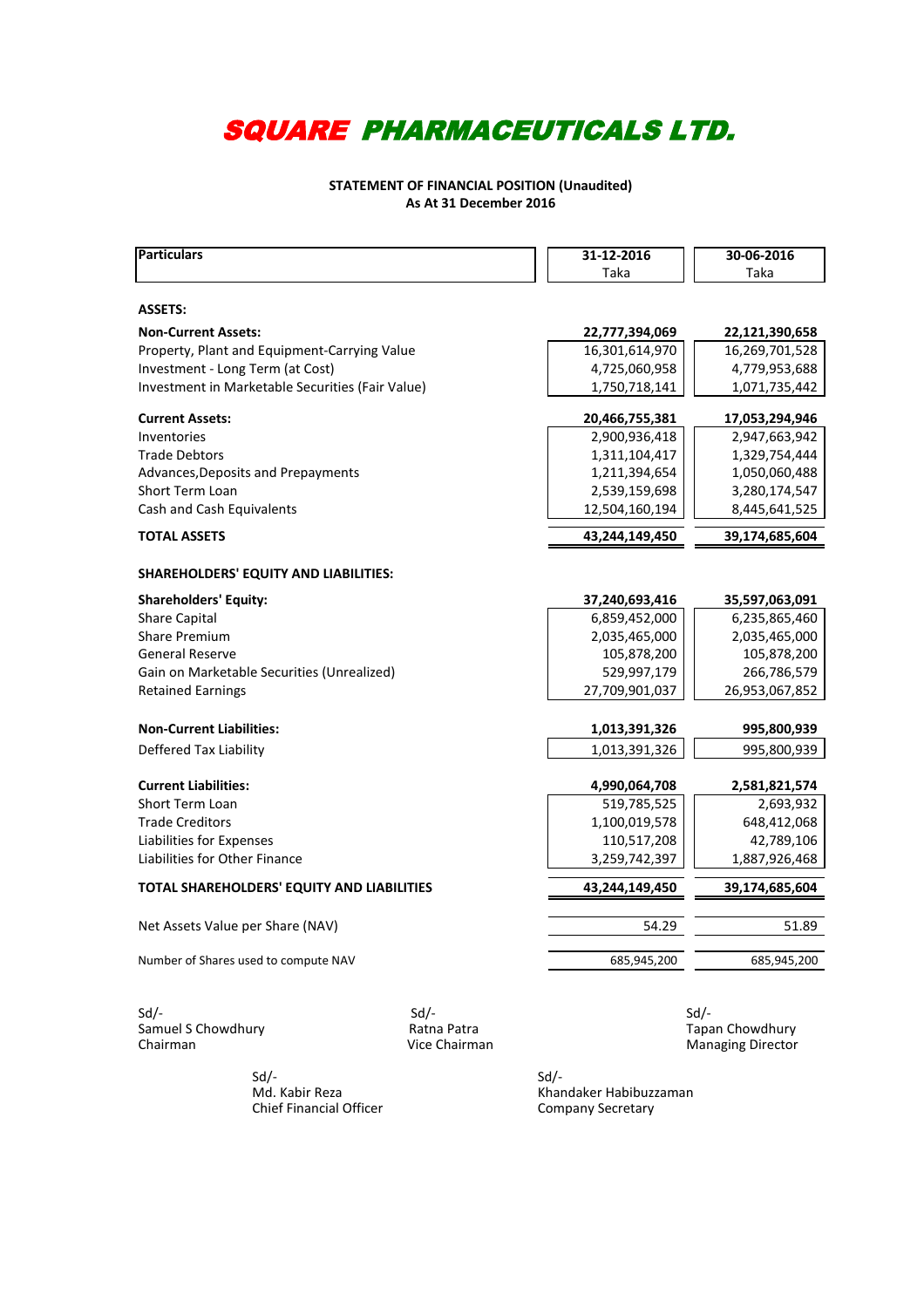**STATEMENT OF PROFIT OR LOSS AND OTHER COMPREHENSIVE INCOME (Unaudited) For the 2nd Quarter Ended 31 December 2016**

| <b>Particulars</b>                                | <b>Six Months Results</b> |                    | 2nd Quarter Results     |                  |  |
|---------------------------------------------------|---------------------------|--------------------|-------------------------|------------------|--|
|                                                   | July-December             | July-December      | <b>October-December</b> | October-December |  |
|                                                   | 2016                      | 2015               | 2016                    | 2015             |  |
|                                                   | Taka                      | Taka               | Taka                    | Taka             |  |
|                                                   |                           |                    |                         |                  |  |
| <b>GROSS TURNOVER</b>                             | 15,682,846,301            | 16,723,608,387     | 7,901,411,228           | 8,062,677,203    |  |
| Less: Value Added Tax                             | 2,145,140,103             | 2,327,395,429      | 1,061,456,345           | 1,125,100,288    |  |
| <b>NET TURNOVER</b>                               | 13,537,706,198            | 14,396,212,958     | 6,839,954,883           | 6,937,576,915    |  |
| COST OF GOODS SOLD                                | (6,662,996,892)           | (7, 247, 350, 917) | (3, 296, 954, 324)      | (3,520,675,245)  |  |
| <b>GROSS PROFIT</b>                               | 6,874,709,306             | 7,148,862,041      | 3,543,000,559           | 3,416,901,670    |  |
| <b>Operating Expenses:</b>                        | (2,817,496,481)           | (2,693,716,157)    | (1,477,487,380)         | (1,262,455,682)  |  |
| Selling & Distribution Expenses                   | (2,400,003,748)           | (2, 249, 335, 914) | (1, 258, 763, 831)      | (1,031,464,107)  |  |
| <b>Administative Expenses</b>                     | (417, 350, 142)           | (439, 671, 368)    | (218, 582, 409)         | (230, 840, 399)  |  |
| <b>Financial Cost</b>                             | (142, 591)                | (4,708,875)        | (141, 140)              | (151, 176)       |  |
| PROFIT FROM OPERATIONS                            | 4,057,212,825             | 4,455,145,884      | 2,065,513,179           | 2,154,445,988    |  |
| Other Income                                      | 1,311,739,806             | 587,982,860        | 751,076,220             | 282,754,036      |  |
| <b>PROFIT BEFORE WPPF &amp; WF</b>                | 5,368,952,631             | 5,043,128,744      | 2,816,589,399           | 2,437,200,024    |  |
| Allocation for WPPF & WF                          | (255, 664, 411)           | (240, 148, 987)    | (134, 123, 305)         | (116,057,144)    |  |
| <b>PROFIT BEFORE TAX</b>                          | 5,113,288,220             | 4,802,979,757      | 2,682,466,094           | 2,321,142,880    |  |
| Income Tax Expenses-Current                       | (1, 220, 931, 924)        | (1, 155, 358, 337) | (661, 933, 475)         | (526, 522, 486)  |  |
| Income Tax Expenses-Deferred                      | (17,590,387)              | (42, 206, 978)     | 16,414,801              | (23,831,775)     |  |
| PROFIT AFTER TAX FOR THE PERIOD                   | 3,874,765,909             | 3,605,414,442      | 2,036,947,420           | 1,770,788,619    |  |
| Other Comprehensive Income:                       |                           |                    |                         |                  |  |
| Gain/(Loss) on Marketable Securities (Unrealized) | 263,210,600               | 18,295,236         | 113,389,017             | (29, 521, 511)   |  |
| TOTAL COMPREHENSIVE INCOME FOR THE PERIOD         | 4,137,976,509             | 3,623,709,678      | 2,150,336,437           | 1,741,267,108    |  |
| <b>Earnings Per Share (EPS)</b>                   | 5.65                      | 5.26               | 2.97                    | 2.58             |  |
| Number of Shares used to compute EPS              | 685,945,200               | 685,945,200        | 685,945,200             | 685,945,200      |  |

Sd/- Sd/- Sd/- Samuel S. Chowdhury **Samuel S. Chowdhury** Ratna Patra **Tapan Chowdhury** Chairman Chowdhury Chairman Chowdhury Chairman

Managing Director

 $Sd$ - $Sd$ -**Company**<br>Chief Financial Officer

Khandaker Habibuzzaman<br>Company Secretary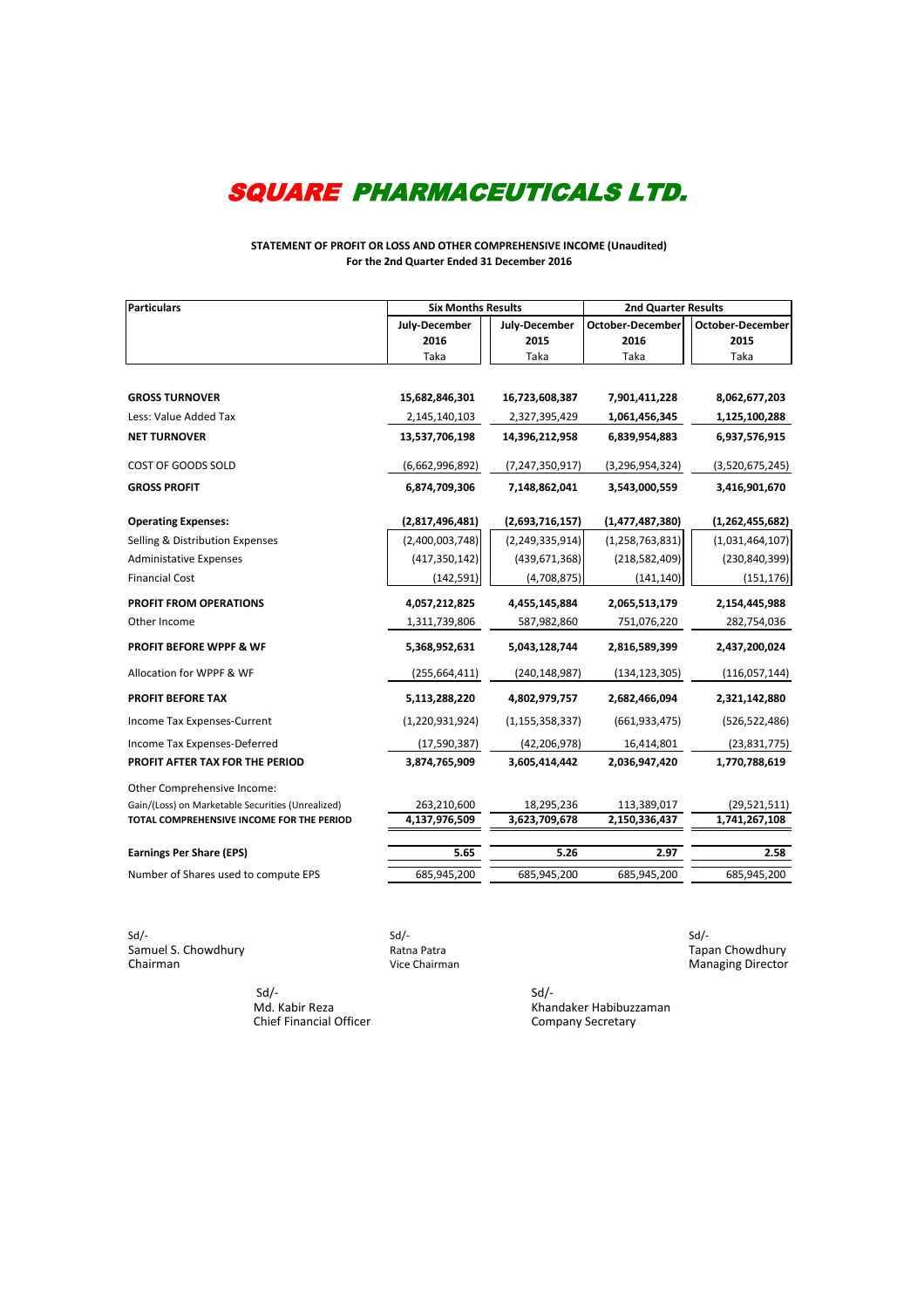**STATEMENT OF CHANGES IN EQUITY (Unaudited) For the 2nd Quarter Ended 31 December 2016**

| <b>Perticulars</b>                        | <b>Share</b>  | <b>Share</b>   | General     | Gain/(Loss) on        | Retained        | <b>Total</b>    |
|-------------------------------------------|---------------|----------------|-------------|-----------------------|-----------------|-----------------|
|                                           | Capital       | <b>Premium</b> | Reserve     | Marketable Securities | <b>Earnings</b> |                 |
|                                           |               |                |             | (Unrealized)          |                 |                 |
|                                           | Taka          | Taka           | Taka        | Taka                  | Taka            | Taka            |
| IAt 30 June 2016                          | 6,235,865,460 | 2,035,465,000  | 105,878,200 | 266,786,579           | 26,953,067,852  | 35,597,063,091  |
| Total Comprehensive Income (Jul-Dec'2016) |               |                |             | 263,210,600           | 3,874,765,909   | 4,137,976,509   |
| Cash Dividend (2015-2016)                 |               |                |             |                       | (2,494,346,184) | (2,494,346,184) |
| Stock Dividend (2015-2016)                | 623,586,540   |                |             |                       | (623,586,540)   |                 |
| At 31 December 2016                       | 6,859,452,000 | 2,035,465,000  | 105,878,200 | 529,997,179           | 27,709,901,037  | 37,240,693,416  |
| At 31 December 2015                       | 6,235,865,460 | 2,035,465,000  | 105,878,200 | 288,251,329           | 23,048,216,961  | 31,713,676,950  |

Sd/- Sd/- Sd/- Samuel S. Chowdhury **Samuel S. Chowdhury Ratna Patra** Ratna Patra **Tapan Chowdhury Ratna Patra** Tapan Chowdhury Chairman **Chairman** Chairman Chairman Chairman Managing Director

Sd/- Sd/- Md. Kabir Reza Khandaker Habibuzzaman Chief Financial Officer Company Secretary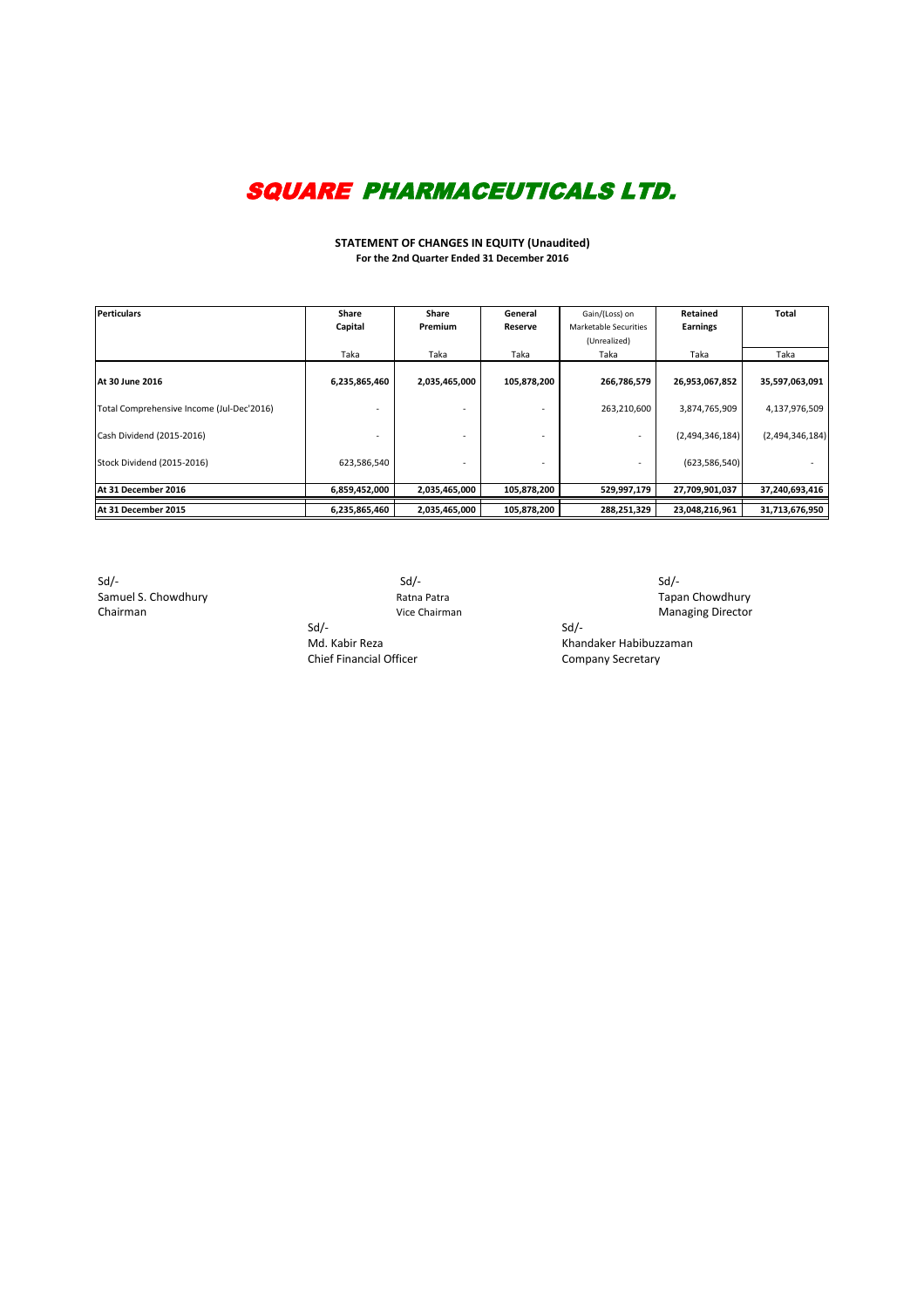**STATEMENT OF CASH FLOWS (Unaudited) For the 2nd Quarter Ended 31 December 2016**

| <b>Perticulars</b>                           |                                         | <b>2nd Quarter Ended</b><br><b>31 December 2016</b><br>Taka | 2nd Quarter Ended<br>31 December 2015<br>Taka          |
|----------------------------------------------|-----------------------------------------|-------------------------------------------------------------|--------------------------------------------------------|
| <b>Cash Flows From Operating Activities:</b> |                                         |                                                             |                                                        |
| <b>RECEIPTS:</b>                             |                                         |                                                             |                                                        |
| <b>Collections from Sales</b>                |                                         | 15,716,395,305                                              | 16,839,063,247                                         |
| Others                                       |                                         | 811,649,488                                                 | 315,559,577                                            |
|                                              |                                         | 16,528,044,793                                              | 17,154,622,824                                         |
| <b>PAYMENTS:</b>                             |                                         |                                                             |                                                        |
| Purchase of Raw and Packing Materials        |                                         | 3,959,461,962                                               | 4,977,485,082                                          |
| Manufacturing and Operating Expenses         |                                         | 4,397,395,622                                               | 3,134,409,442                                          |
| Value Added Tax                              |                                         | 2,145,140,103                                               | 2,327,395,429                                          |
| <b>Financial Cost</b>                        |                                         | 142,591                                                     | 4,708,875                                              |
| Income Tax                                   |                                         | 1,114,365,930                                               | 854,162,710                                            |
| <b>Workers Profit Participation Fund</b>     |                                         | 570,935,774                                                 | 159,809,136                                            |
| <b>Others</b>                                |                                         |                                                             | 3,066,309                                              |
|                                              |                                         | 12,187,441,982                                              | 11,461,036,983                                         |
| Net cash provided by operating activities    |                                         | 4,340,602,811                                               | 5,693,585,841                                          |
| <b>Cash Flows From Investing Activities:</b> |                                         |                                                             |                                                        |
| <b>Purchase of Fixed Assets</b>              |                                         | (807, 528, 722)                                             | (787, 872, 826)                                        |
| Disposal of Assets                           |                                         | 794,060                                                     |                                                        |
| Investment                                   |                                         | (360, 879, 369)                                             | (30, 365, 939)                                         |
| Short Term Loan                              |                                         | 1,258,106,442                                               | (432, 569, 599)                                        |
| Gain on Sale of Marketable Securities        |                                         | 9,934,486                                                   | 6,109,084                                              |
| <b>Interest Received</b>                     |                                         | 352,529,794                                                 | 256,016,289                                            |
| Dividend Received                            |                                         | 205,549,668                                                 | 10,297,910                                             |
| Net cash used in investing activities        |                                         | 658,506,359                                                 | (978, 385, 081)                                        |
| <b>Cash Flows From Financing Activities:</b> |                                         |                                                             |                                                        |
| Long Term Loan Repaid                        |                                         |                                                             | (95, 947, 106)                                         |
| Dividend Paid                                |                                         | (940, 590, 501)                                             | (1,662,897,456)                                        |
| Net cash used in financing activities        |                                         | (940, 590, 501)                                             | (1,758,844,562)                                        |
| Increase in Cash and Cash Equivalents        |                                         | 4,058,518,669                                               | 2,956,356,198                                          |
| Cash and Cash Equivalents at the Opening     |                                         | 8,445,641,525                                               | 4,443,806,872                                          |
| Cash and Cash Equivalents at the Closing     |                                         | 12,504,160,194                                              | 7,400,163,070                                          |
| Net Operating Cash Flow per Share (NOCF)     |                                         | 6.33                                                        | 8.30                                                   |
| Number of Shares used to compute NOCF        |                                         | 685,945,200                                                 | 685,945,200                                            |
| $Sd$ /-<br>Samuel S. Chowdhury<br>Chairman   | $Sd$ /-<br>Ratna Patra<br>Vice Chairman |                                                             | $Sd$ /-<br>Tapan Chowdhury<br><b>Managing Director</b> |

 Sd/- Sd/- Chief Financial Officer

**Mandaker Habibuzzaman**<br>Company Secretary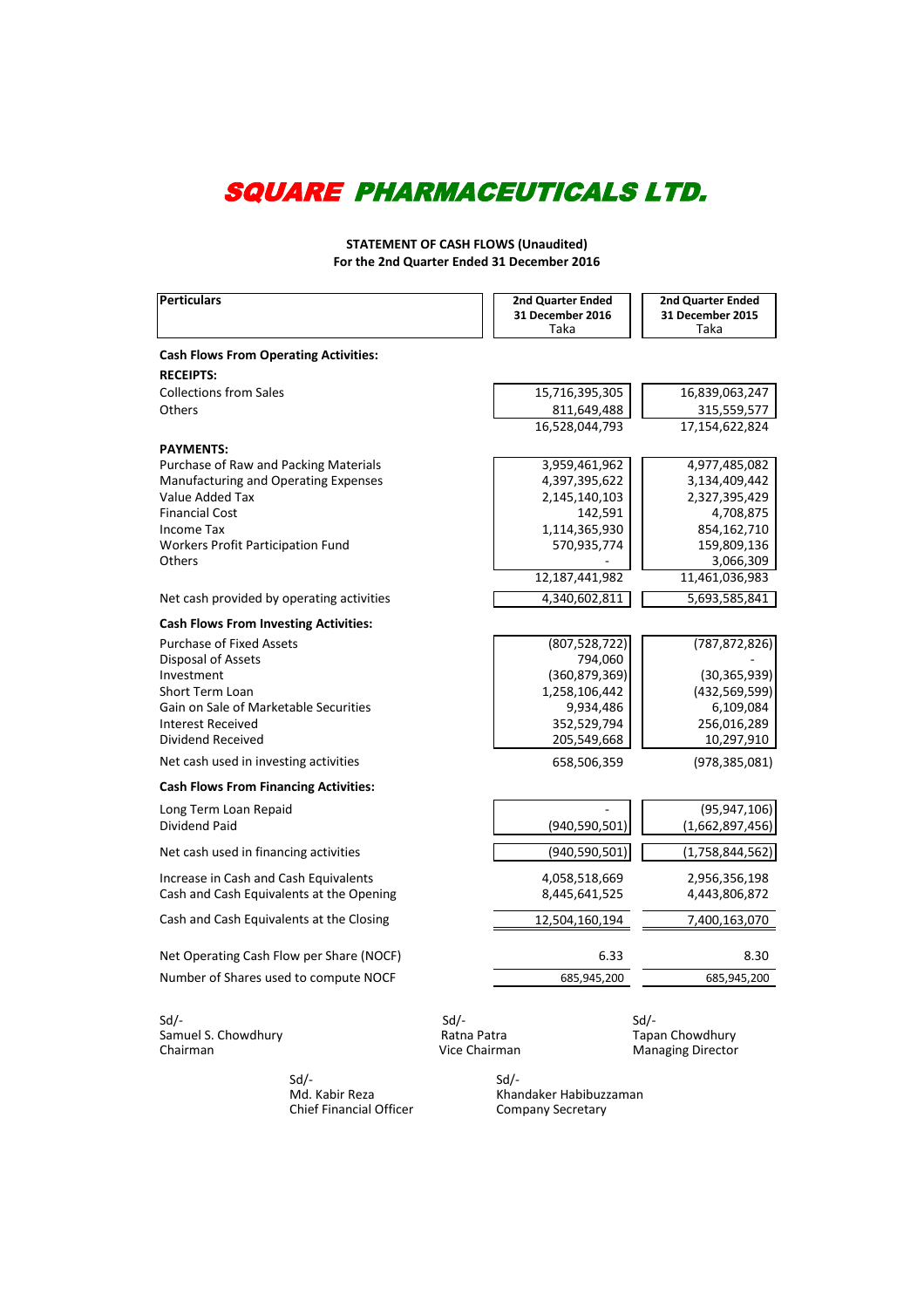and its subsidiary

#### **Notes to the Interim Financial Statements For the Second Quarter Ended December 31, 2016**

#### **Basis of Preparation of the Interim Financial Statements:**

These Financial Statements (They) are the unaudited interim financial statement (here after 'the Interim Financial Statements') of Square Pharmaceuticals Limited and Square Formulations Limited, Companies incorporated in Bangladesh under companies act, for the Second Quarter Ended on December 31, 2016 (here after' the interim period'). They are prepared in accordance with the Bangladesh Accounting Standard (BAS-34) 'Interim Financial Reporting'. These financial statements should read in conjunction with the Annual Financial Statements as of June 30, 2016, as they provide an update of previously reported information.

The accounting policies and presentation used are consistent with those used in the Annual Financials, except where noted below. Where necessary, the comparative figures have been reclassified or extended from the previously reported Interim Financial Statements to take into account any presentational changes made in the Annual Financial Statements or in these Interim Financial Statements.

The preparation of the financial statements requires management to make estimates and assumptions that affect the reported amounts of revenue, expenses, assets, liabilities and disclosure of contingent liabilities at the date of the Interim Financial Statement. If in the future such estimates and assumptions, which are based on management's best judgment at the date of the interim Financial Statements, deviate from the actual circumstances, the original estimates and assumptions will be modified as appropriate in the period in which the circumstances change.

During the period, the company made investments in the form of fixed assets are as follows:

| Land                 | Tk. 36,225,876  |
|----------------------|-----------------|
| <b>Building</b>      | Tk. 235,835,812 |
| Plant & Machinery    | Tk. 339,998,516 |
| Laboratory Equipment | Tk. 21,067,140  |
| Furniture & Fixture  | Tk. 28,685,010  |
| <b>Others</b>        | Tk. 145,716,368 |

The company operates in industries where significant seasonal or cyclical variations in total sales are not experienced during the reporting period.

Income tax expense is recognized based upon the best estimate of the weighted average income tax are expected for the reporting period.

Deferred Income Tax Expense is raised for the group of Tk. 24,017,660 for the adjustable temporary difference upto December 31, 2016, out of which Tk. 17,590,387 for Square Pharmaceuticals Ltd. and Tk. 6,427,273 for Square Formulations Ltd.